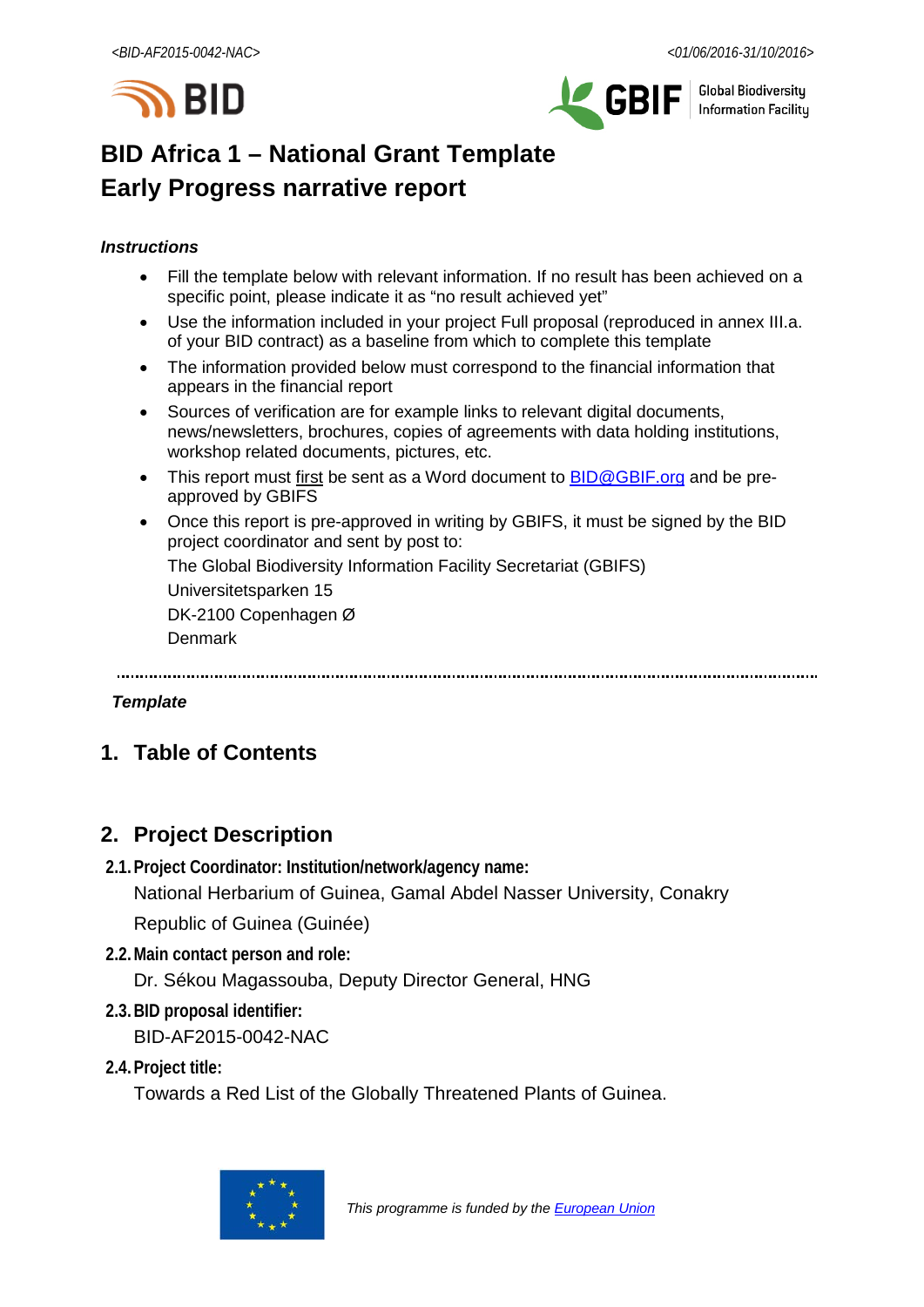



# **2.5.Start date and end date of the reporting period:**

## **01/06/2016 to 31/10/2016**

**2.6.Country in which the activities take place:**

Republic of Guinea (Guinée)

# **3. Overview of results**

### **3.1. Executive summary**

*Give a short summary of the activities implemented and the outcomes of the project for the reporting period (no more than ½ page)*

The BID inception workshop was held in at University of Gamal Abdel Nasser in June 2016, all project parters attended, and representatives of relevant government ministries and academics. Training in redlisting of plants was received by all the partners. National television coverage was achieved.Subsequently:

- 1) A National plant red list group was proposed and accepted by the project partners. As redlist assessments are drafted using specimen data of Guinean plant species, detailed reports will be distributed via the redlist group mailing list for comment by its members. Before they are submitted to IUCN,
- 2) A data sharing agreement has been drafted and distributed to the project members.

A preliminary list of priority species has been agreed, based on national endemic and range restricted species.

A data-gathering trip to RBG, Kew was planned and currently, two project partners, Dr Magassouba and Saidou Doumboya have received training in specimen data capture, databasing and georeferencing at Kew and have begun work independently to continue these tasks which are central to this BID project. Specimen images from Paris have been accessed using their online website.

Database protection. A hard disc has been purchased. Options for anti-virus protection are being looked into.

| <b>Expected milestones/activities</b>                                                                                                                               | Completed?<br>Yes/No | <b>Explanatory notes</b>                                                                           | Sources of<br>verification |
|---------------------------------------------------------------------------------------------------------------------------------------------------------------------|----------------------|----------------------------------------------------------------------------------------------------|----------------------------|
| Completed capacity self-assessment<br>questionnaire for national biodiversity<br>information facilities<br>(www.qbif.org/resource/82277).                           | Yes                  |                                                                                                    | <b>GBIF</b>                |
| At least three national data publishing<br>institutions are registered with GBIF org<br>For registered data publishers see:<br>http://www.qbif.org/publisher/search | No.                  | 2 institutions registered, the<br>3rd will be registered after the<br>Regional BID projet workshop | <b>GBIF</b>                |
| At least one person from the project team<br>has completed the certification process<br>following the first BID Capacity Enhancement<br>workshop                    | Yes                  | Waiting for the certificate.                                                                       | <b>GBIF</b>                |
| Knowledge dissemination activities have<br>been scheduled following the first BID<br><b>Capacity Enhancement workshop</b>                                           | Yes                  | This workshop is programmed<br>for 15-17 December 2016                                             | <b>GBIF</b>                |

### **3.2. Progress against expected milestones:**

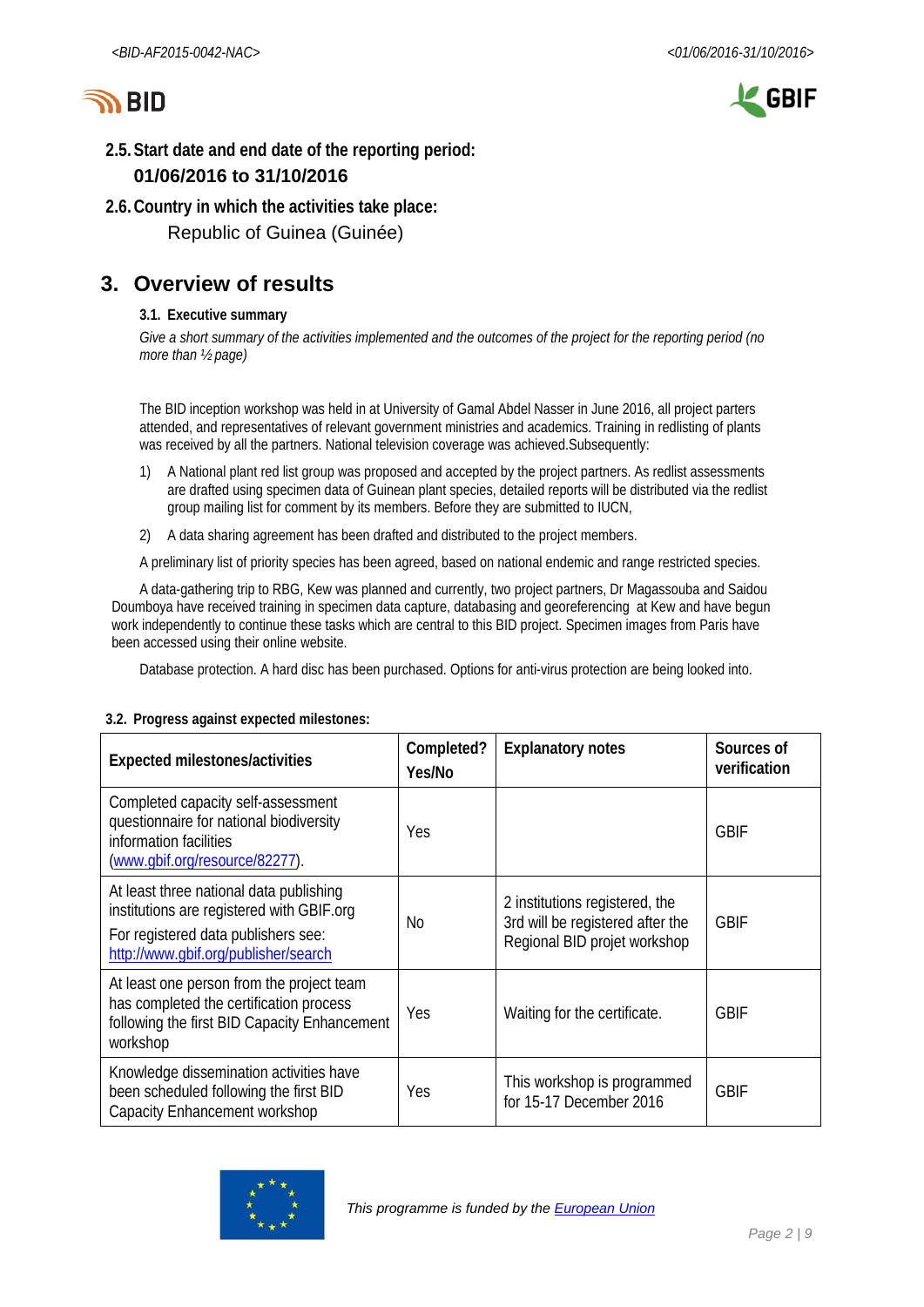



### **3.3. Datasets published on GBIF.org**

*If the dataset is not yet published, please indicate the name of the institution that is expected to host the data when published in the column "DOI or URL/Planned hosting institution". Add as many rows as needed.*

| Dataset title   | Publishing<br>institution     | DOI or URL/Planned<br>hosting institution | Date/expected<br>date of<br>publication | Explanatory<br>notes |  |  |
|-----------------|-------------------------------|-------------------------------------------|-----------------------------------------|----------------------|--|--|
| GUINÉE BID GBIF | Royal Botanic<br>Gardens, Kew | http://www.kew.org                        | April 2018                              |                      |  |  |

#### **3.4. Examples of use of biodiversity data available through GBIF**

*Use the table to document use or planned use of data available through GBIF as part of your project. Please provide the DOI for datasets published on GBIF or data downloaded from GBIF in the "Dataset" column. Briefly describe how the data have been used or are planned to be used in the "Data use" column (ca. 50 words). Provide the date or approximate time frame in months for the use or planned use in the "Date/time frame" column. Please provide links to any documents or webpages documenting the use in the "Sources of verification" column. Add as many rows as needed.*

| <b>Dataset</b>                   | Data user                       | Data use                                                                                                    | Date/time<br>frame      | <b>Sources</b><br>οf<br>verificatio<br>n | <b>Notes</b>                                                                                                                                                                                       |
|----------------------------------|---------------------------------|-------------------------------------------------------------------------------------------------------------|-------------------------|------------------------------------------|----------------------------------------------------------------------------------------------------------------------------------------------------------------------------------------------------|
| <b>GUINÉE BID</b><br><b>GBIF</b> | HNG-UGAN,<br>Guinee<br>RBG, Kew | We plan to use the data to<br>make IUCN red list<br>conservation assessments<br>of plant species in Guinea. | Nov. 2016-<br>Nov, 2018 | www.redlis<br>t.org                      | Assessments will<br>be made as part<br>of the BID project<br>in $17/18$ and in<br>16/18 as part of<br>the UK<br>Government<br>funded Darwin<br>Initiative Guinea<br>IPA project led<br>by RBG, Kew |

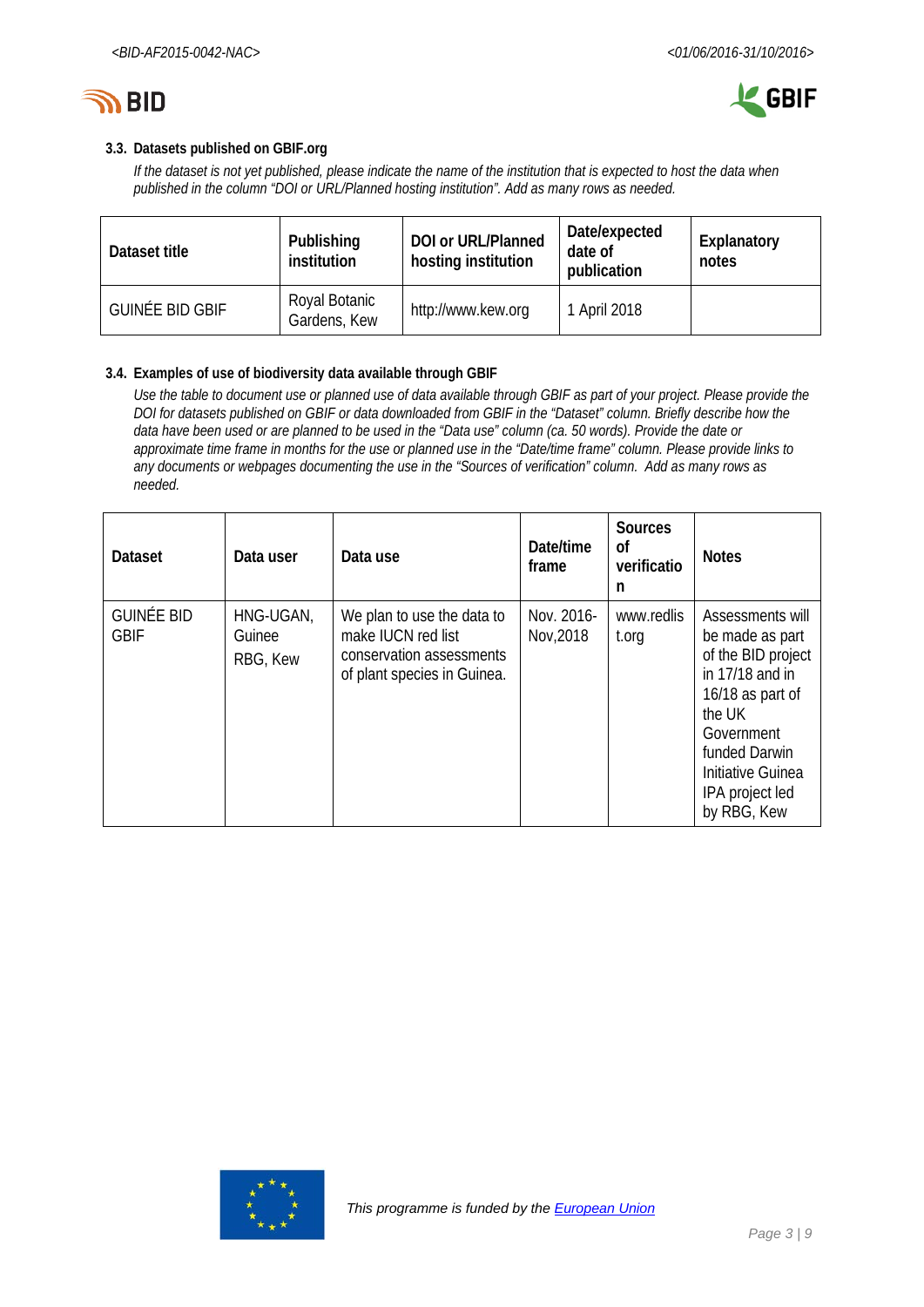



### **3.5. Events organized as part of the project**

*List all the events that have been organized as part of your project. Please provide links to any documents or webpages documenting the use in the "Sources of verification" column. Add as many rows as needed.*

| <b>Full title</b>                                                | Organizing<br>institution | <b>Dates</b>  | Number of<br>participants | Sources of<br>verification                                           |  |  |  |
|------------------------------------------------------------------|---------------------------|---------------|---------------------------|----------------------------------------------------------------------|--|--|--|
| Inception workshop for<br><b>BID Guinea project</b><br>partners  | <b>HNG-UGAN</b><br>Guinee | June 2016     | 20                        | National television,<br>sign-in sheet, Report<br>of meeting, photos. |  |  |  |
| <b>BID Guinee data-</b><br>gathering mission to<br>UK (RBG, Kew) | HNG-UGAN with<br>RBG, Kew | November 2016 |                           | Photos. Certificate of<br>attendance.                                |  |  |  |

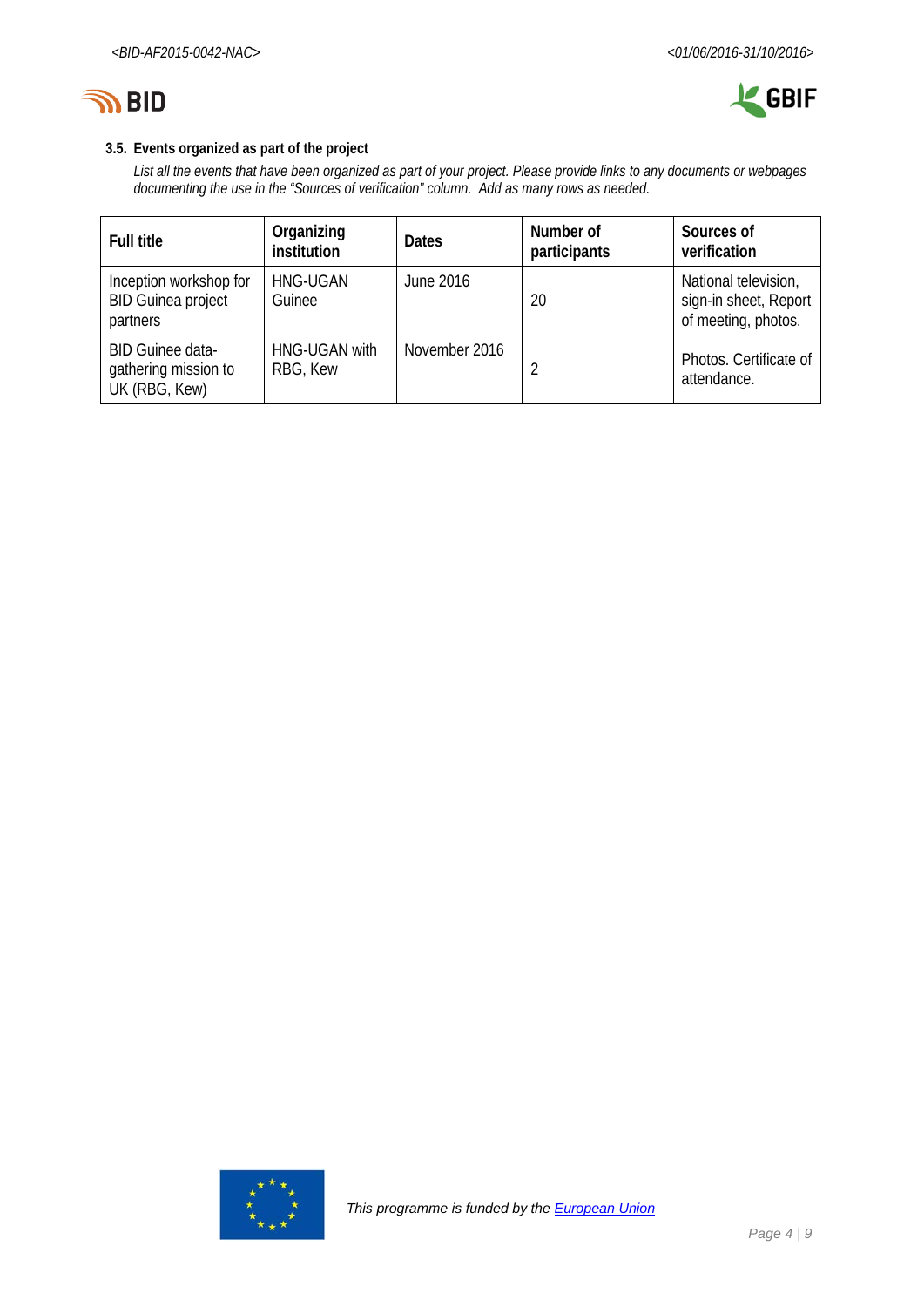



# **4. Implementation of BID project activities**

Refer to section 2.2 "Deliverables, activities and reporting criteria" in your BID full proposal. Provide updates on each of the activities using the reporting criteria and other sources of verification as appropriate.

Sources of verification are for example links to relevant digital document, news, newsletter, brochures, copies of agreements with data holding institutions, workshop related documents, pictures, etc.

*Please use same activity name as the one given in section 2.2 "Deliverables, activities and reporting criteria" in your BID full proposal.*

## **4.1. Goal 1: Establish or strengthen national biodiversity information facility**

*Activity 1 name: 1A*: Planning workshop; Data use and sharing agreement established National botanical database programme initiated and associated data sharing agreement established.

*Activity 1 name:* 1B. National plant red listing programme established and steering group formalised.

**Description of any implementation during the reporting period**

1A: Partners' planning workshop held in Conakry in June 2016 to establish detailed project methodology and define roles, data use and sharing agreements, and establishes a national plant red-listing programme.

1B: Red List steering group members agreed

**Sources of verification**

Copies of the data-sharing agreement (awaiting full set of signatures); Report of meeting and Red List Steering Group participants is available on the National Herbarium of Guinea (HNG) website:<http://www.herbierguinee.org/gbif-bid.html>

### *Activity 2: BID capacity workshop*

**Description of any implementation during the reporting period**

Attendance of BID capacity enhancement workshop by project partner, Dr Sékou Magassouba to enhance knowledge of best practice in data standards, sharing and dissemination. Workshop to disseminate information learnt to colleagues in Guinea planned for December 2016.

**Sources of verification**

Awaiting certification from the workshop

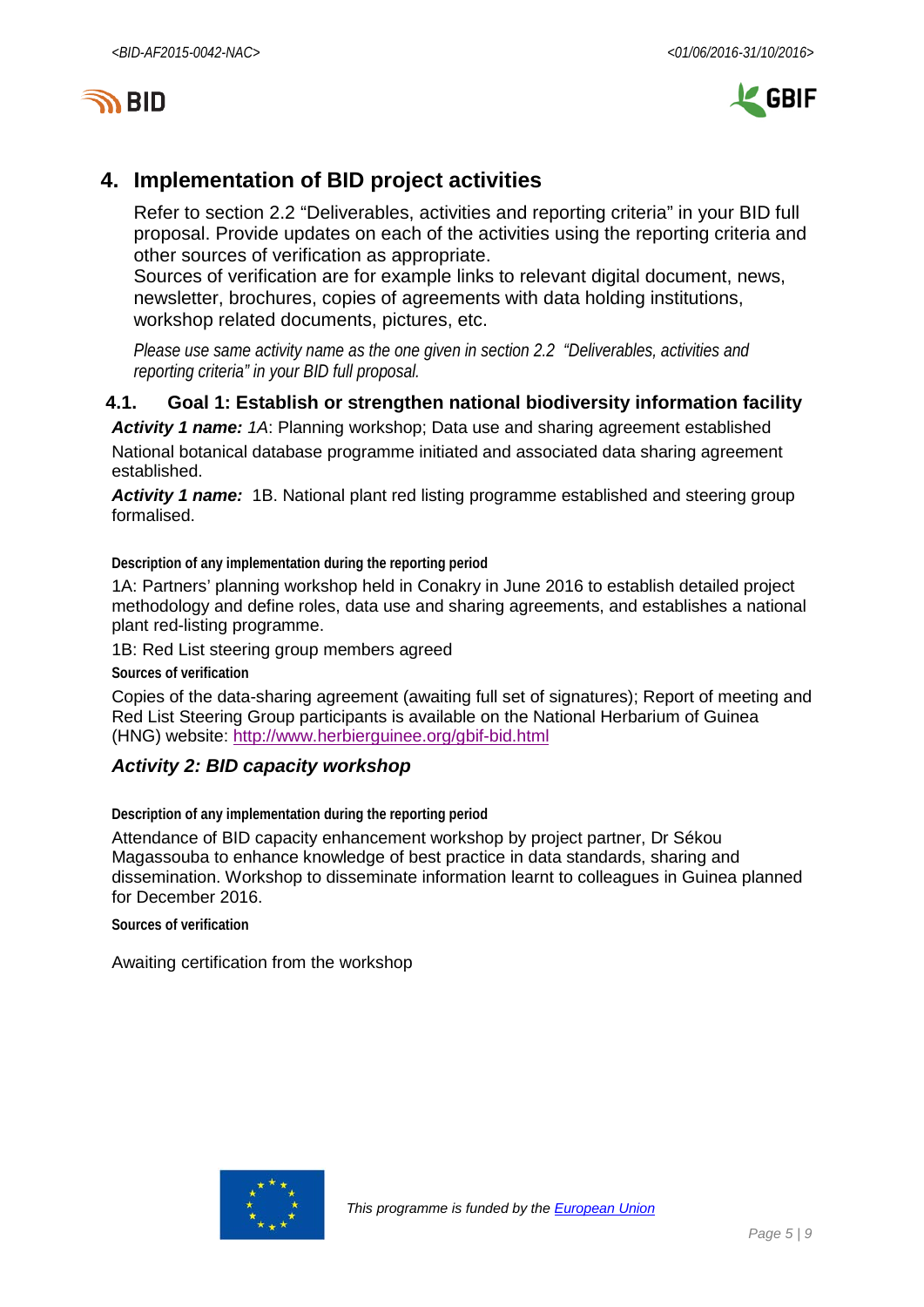



# **4.2.Goal 2: Increase available biodiversity data, within and beyond the grant period** *Activity name:* 2A. Priority species checklist compilation

**Description of any implementation during the reporting period**

The provisional list of conservation priority plant species was discussed and amended at the planning meeting in June 2016. The list is in the process of being finalised.

**Sources of verification**

The provisional list is available on the HNG website [\(http://www.herbierguinee.org/gbif](http://www.herbierguinee.org/gbif-bid.html)[bid.html\)](http://www.herbierguinee.org/gbif-bid.html), it will be published in a peer reviewed journal by the end of month 12.

### *Activity 2 name: Botanical data capture and data storage*

**Description of any implementation during the reporting period**

Two project partners currently in UK at RBG Kew learning about data capture and georeferencing.

An external hard disc has been purchased. Options for anti-virus protection are being looked into.

### **Sources of verification**

A report will be made available after mission is completed. Photos will be published on the HNG website. Receipts will be submitted.

*[Add as many activities as given in your full proposal under "Deliverables, activities and reporting criteria" for goal 2]*

**4.3. Goal 3: Apply biodversity data in response to naional priorities** *Activity 1 name:* **Description of any implementation during the reporting period**

**Sources of verification**

*Activity 2 name:* **Description of any implementation during the reporting period**

**Sources of verification**

*[Add as many activities as given in your full proposal under 'Deliverables, activities and reporting criteria" for goal 3]*

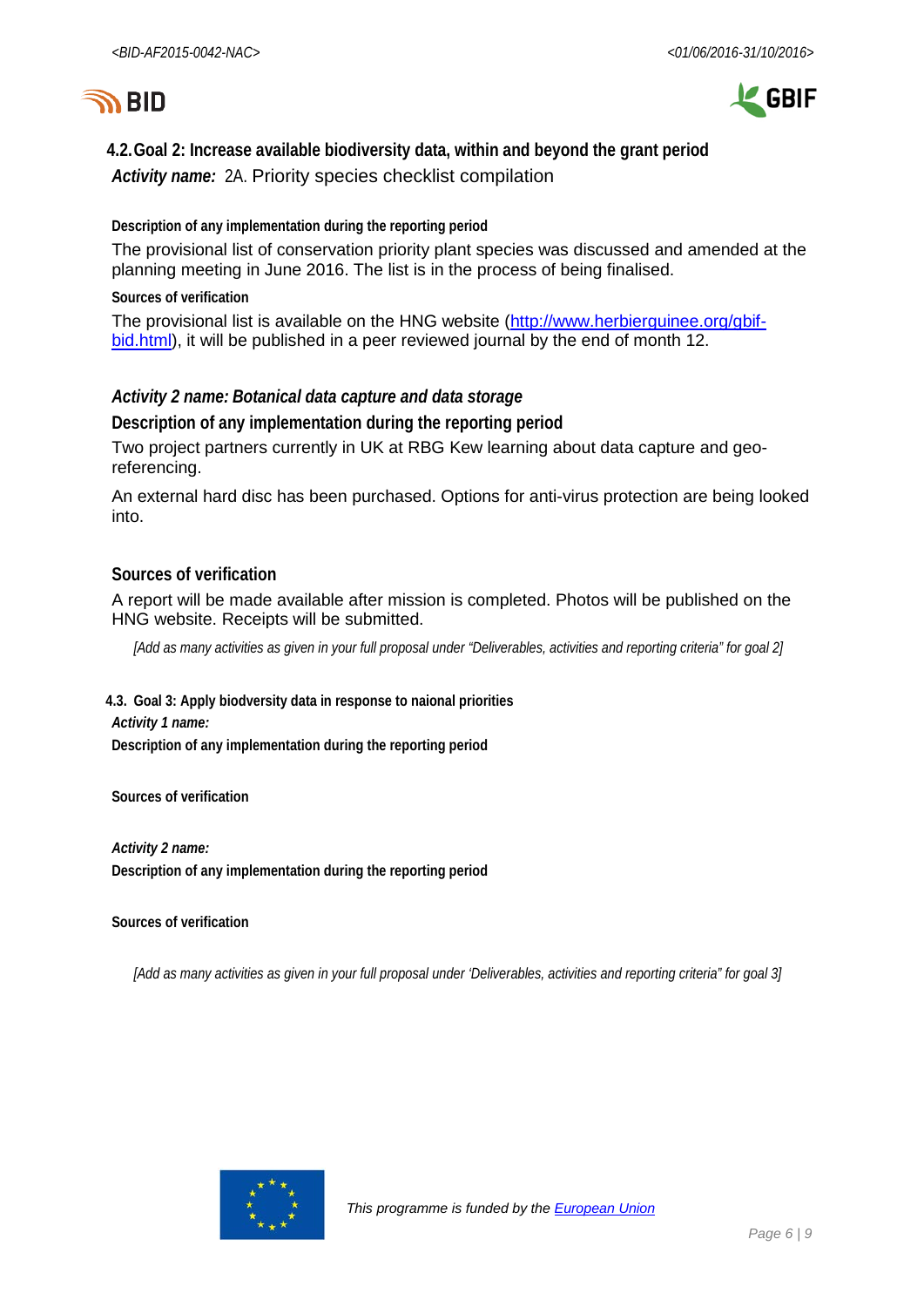



# **5. Updated calendar for the BID project implementation and evaluation period**

*The calendar should be completed in the same way as in the Full Project Proposal, but should include any expected changes. Provide reasons for any expected changes in section 5.1 'Explanatory Notes'.*

| Implementation period (maximum 24 months, starting 1 June 2016 at the earliest) |              |                |                |         |                         |          |                |             |         |              |              |              |   |              |             |         |             |         |                         |          |         |         |   |              |                                                                            |
|---------------------------------------------------------------------------------|--------------|----------------|----------------|---------|-------------------------|----------|----------------|-------------|---------|--------------|--------------|--------------|---|--------------|-------------|---------|-------------|---------|-------------------------|----------|---------|---------|---|--------------|----------------------------------------------------------------------------|
| Implementation period start date and end date<br>(dd/mm/yy)                     |              |                |                |         | 01/06/2016 - 31/05/2018 |          |                |             |         |              |              |              |   |              |             |         |             |         |                         |          |         |         |   |              |                                                                            |
| <b>Activity</b>                                                                 |              | $\overline{2}$ | $\mathfrak{Z}$ |         | $5\phantom{.0}$         | 6        | $\overline{7}$ | 8           | 9       | 10           | 11           |              |   | $12$ 13 14   | 15          |         |             |         | 16 17 18 19 20 21 22 23 |          |         |         |   | 24           | <b>Notes</b>                                                               |
| BID Capacity Enhancement workshop 1                                             |              |                | Χ              | Χ       |                         |          |                |             |         |              |              |              |   |              |             |         |             |         |                         |          |         |         |   |              |                                                                            |
| 6-month progress analysis                                                       |              |                |                |         |                         | X        |                |             |         |              |              |              |   |              |             |         |             |         |                         |          |         |         |   |              |                                                                            |
| Mid-term evaluation & reporting                                                 |              |                |                |         |                         |          |                |             |         |              | Χ            | $\sf X$      |   |              |             |         |             |         |                         |          |         |         |   |              |                                                                            |
| Planning workshop                                                               | $\mathsf{X}$ | X              |                |         |                         |          |                |             |         |              |              |              |   |              |             |         |             |         |                         |          |         |         |   |              | Held in mth 1, reporting by mth 2                                          |
| Data use and sharing agreement established                                      | X            | $\sf X$        | $\sf X$        | $\sf X$ |                         |          |                |             |         |              |              |              |   |              |             |         |             |         |                         |          |         |         |   |              | Agreed at Planning Workshop, but<br>may be informed by BID workshop        |
| Red List steering group established                                             | X            | $\sf X$        | X              |         |                         |          |                |             |         |              |              |              |   |              |             |         |             |         |                         |          |         |         |   |              |                                                                            |
| Priority species checklist compilation                                          | X            | X              | X              | X       | X                       | $\times$ |                |             |         |              |              | Χ            |   |              |             |         |             |         |                         |          |         |         |   |              | Compiled by mth 6, published by mth<br>12                                  |
| Database storage and protection                                                 |              | Χ              | Χ              | $\sf X$ | $\sf X$                 | $\sf X$  |                |             |         |              |              |              |   |              |             |         |             |         |                         |          |         |         |   |              |                                                                            |
| Botanical data capture                                                          |              |                |                | Χ       | X                       | $\sf X$  | $\mathsf{X}$   | $\mathsf X$ | $\sf X$ | $\mathsf{X}$ | $\mathsf{X}$ | $\mathsf{X}$ | X | $\mathsf{X}$ | $\mathsf X$ | $\sf X$ | $\mathsf X$ | $\sf X$ |                         |          |         |         |   |              |                                                                            |
| MSc. student training                                                           |              |                |                |         |                         |          |                | Χ           | X       |              |              |              |   |              |             |         |             |         |                         | $\sf X$  | $\sf X$ |         |   |              |                                                                            |
| Species red-listing workshop                                                    |              |                |                |         |                         |          |                |             |         |              |              |              |   |              |             |         | Χ           | $\sf X$ |                         |          |         |         |   |              | Preparation for this workshop will run<br>alongside botanical data capture |
| Red List assessment documentation                                               |              |                |                |         |                         |          |                |             |         |              |              |              |   |              |             |         |             |         | $\sf X$                 | $\sf X$  | $\sf X$ | $\sf X$ |   |              |                                                                            |
| Species action plans                                                            |              |                |                |         |                         |          |                |             |         |              |              |              |   |              |             |         |             |         | χ                       | $\times$ |         | $X$ $X$ | X | $\mathsf{X}$ |                                                                            |

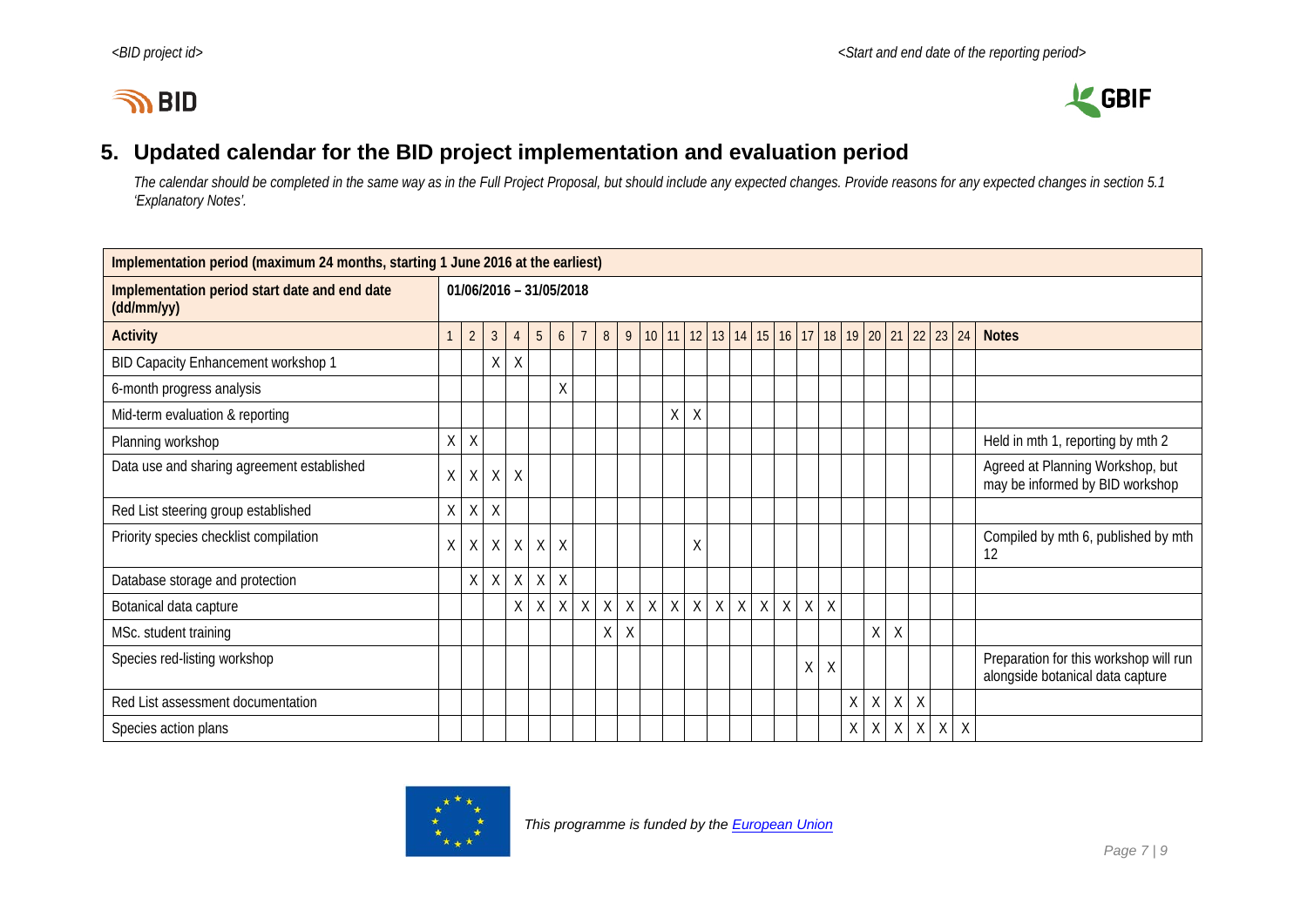# **IN BID**



| Citizen science workshop                                                    |  |                |                |           |                           |   |                  | Χ | Χ |  |  |  |  |  |  |  |  |  |  |         |                                                                                                                                     |
|-----------------------------------------------------------------------------|--|----------------|----------------|-----------|---------------------------|---|------------------|---|---|--|--|--|--|--|--|--|--|--|--|---------|-------------------------------------------------------------------------------------------------------------------------------------|
| Community engagement                                                        |  |                |                |           |                           |   |                  |   |   |  |  |  |  |  |  |  |  |  |  | $X$ $X$ | Mths 23 / 24 for the community<br>engagement activities but GE and<br>CFZ will maintain dialogue with key<br>communities throughout |
| Evaluation period (maximum 6 months, ending 31 December 2018 at the latest) |  |                |                |           |                           |   |                  |   |   |  |  |  |  |  |  |  |  |  |  |         |                                                                                                                                     |
| Evaluation period start date and end date<br>(dd/mm/yy)                     |  |                |                |           | $01/06/2018 - 30/11/2018$ |   |                  |   |   |  |  |  |  |  |  |  |  |  |  |         |                                                                                                                                     |
| <b>Activity</b>                                                             |  | $\overline{2}$ | $\mathfrak{Z}$ | $\vert$ 4 |                           |   | <b>5</b> 6 Notes |   |   |  |  |  |  |  |  |  |  |  |  |         |                                                                                                                                     |
| Final financial and narrative reporting                                     |  | $X \mid$       | $\chi$         |           |                           |   |                  |   |   |  |  |  |  |  |  |  |  |  |  |         |                                                                                                                                     |
| Final project report and evaluation against reporting<br>criteria           |  |                |                | X.        | X                         | X |                  |   |   |  |  |  |  |  |  |  |  |  |  |         |                                                                                                                                     |

### **5.1. Explanatory notes:**

**Due to complications with contracts, the data capture was not started in country as early as expected.**